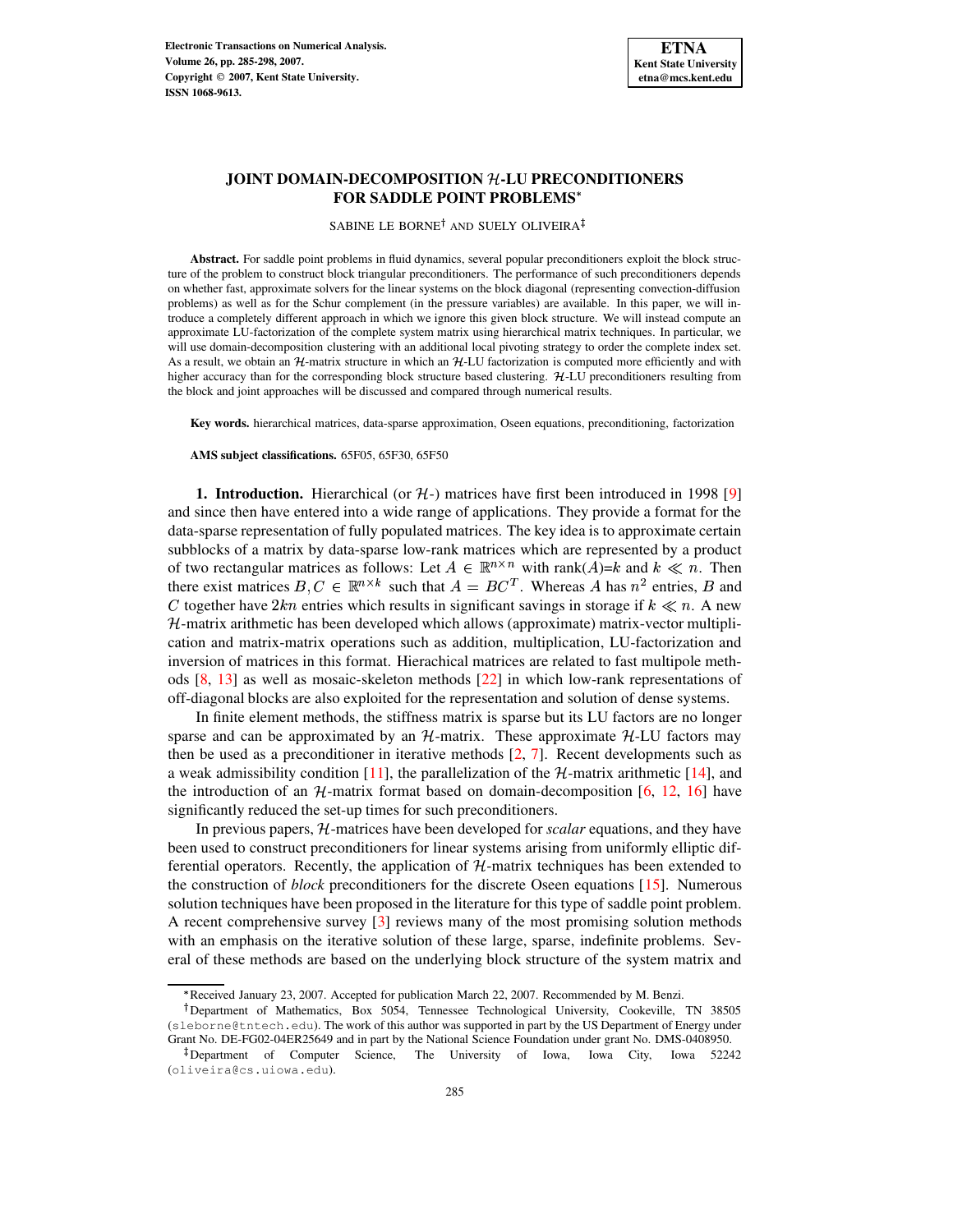require (an approximation to) an auxiliary Schur complement and its approximate inverse or LU factors to be used as preconditioners. Typically, one avoids the explicit computation of a Schur complement due to complexity constraints and replaces the exact solution to the Schur complement problem by a sufficient number of inner iterations. However, taking advantage of the efficient  $H$ -matrix arithmetic, one can compute an explicit approximation to the LU factors of the Schur complement  $[15]$ . This  $H$ -LU factorization may then be used in block preconditioners which result from a block LU factorization of the saddle point matrix representing the discrete Oseen equations. A drawback of this method is the relatively time consuming computation of the approximate Schur complement. Therefore, in this paper we will develop an alternative approach which we will refer to as a "joint" approach since it does not employ the block structure of the system matrix but computes an  $H<sub>-LU</sub>$  factorization of the complete system matrix after a domain-decomposition based clustering of the unknowns. Such a clustering imitates the nested dissection process and therefore leads to a matrix structure in which large, off-diagonal blocks remain zero in an LU-factorization, therefore reducing the computational complexity of such a computation. In particular, instead of computing a Schur complement in the pressure variables as required in the block approach, we now compute a Schur complement in the variables of the interior boundary of the domain decomposition which typically is of much smaller size. In order to ensure the existence of an LU factorization for the joint approach, we will introduce a local pivoting strategy. This new joint approach will turn out to be clearly superior to the block approach with respect to computational efficiency as well as accuracy.

The remainder of this paper is organized as follows: In Section [2,](#page-1-0) we provide an introduction to  $H$ -matrices with references to further literature on this topic. Section [3](#page-5-0) is devoted to the introduction of the model problem, a review of the block  $H$ -matrix preconditioner as well as the introduction and analysis of the new joint domain decomposition clustering strategy and resulting preconditioner for saddle point problems. Finally, Section [4](#page-9-0) provides numerical results that compare set-up times, storage requirements, and convergence rates of the resulting preconditioned iterative methods for both approaches for a variety of test cases.

<span id="page-1-0"></span>**2. Introduction to**  $H$ **-matrices.** In this section, we introduce the main concepts of  $H$ matrices to the extent of which they are required for the remainder of this paper. For more detailed introductions, we refer the reader to [\[4,](#page-13-13) [5,](#page-13-14) [9,](#page-13-0) [10\]](#page-13-15) and the references therein.

An H-matrix approximation to a given (dense) matrix is obtained by replacing certain blocks of the matrix by matrices of a low rank  $k$ , stored in so-called Rk-format as will be further explained below. Given such an  $H$ -matrix, the standard matrix operations such as matrix-vector multiplication, (approximate) matrix-matrix addition and multiplication as well as matrix inversion and LU factorization can be defined for this  $H$ -matrix format. Whereas these  $(H<sub>-</sub>)$  matrix operations yield only approximations, they can be performed in almost optimal complexity, i.e.,  $\mathcal{O}(n \log^{\alpha} n)$  with moderate parameter  $\alpha$ . The construction of H-matrices is reviewed in subsection [2.1](#page-1-1) and their arithmetic is reviewed in subsection [2.2.](#page-4-0)

<span id="page-1-1"></span>**2.1. Construction of**  $H$ **-matrices.** The formal definition of an  $H$ -matrix depends on appropriate hierarchical partitionings of the index set I and also of the product index set  $I \times I$ which are organized in (block) cluster trees as defined next. Instead of fixed partitionings, these trees will provide hierarchies of partitionings which gives a hierarchical matrix its name.

DEFINITION 2.1 (Cluster tree). Let I be a finite index set and let  $T_I = (V, E)$  be a tree with vertex set V and edge set E. For a vertex  $v \in V$ , we define the set of successors of v as  $S(v) := \{w \in V \mid (v, w) \in E\}.$  The tree  $T_I$  is called a cluster tree of I if its vertices consist *of* subsets of I and satisfy the following conditions:

*1.*  $I \in V$  *is the root of*  $T_I$ *, and*  $v \in I$ *,*  $v \neq \emptyset$ *, for all*  $v \in V$ *.* 

2. For all  $v \in V$ , there either holds  $S(v) = \emptyset$  or  $v = \bigcup_{w \in S(v)} w$ .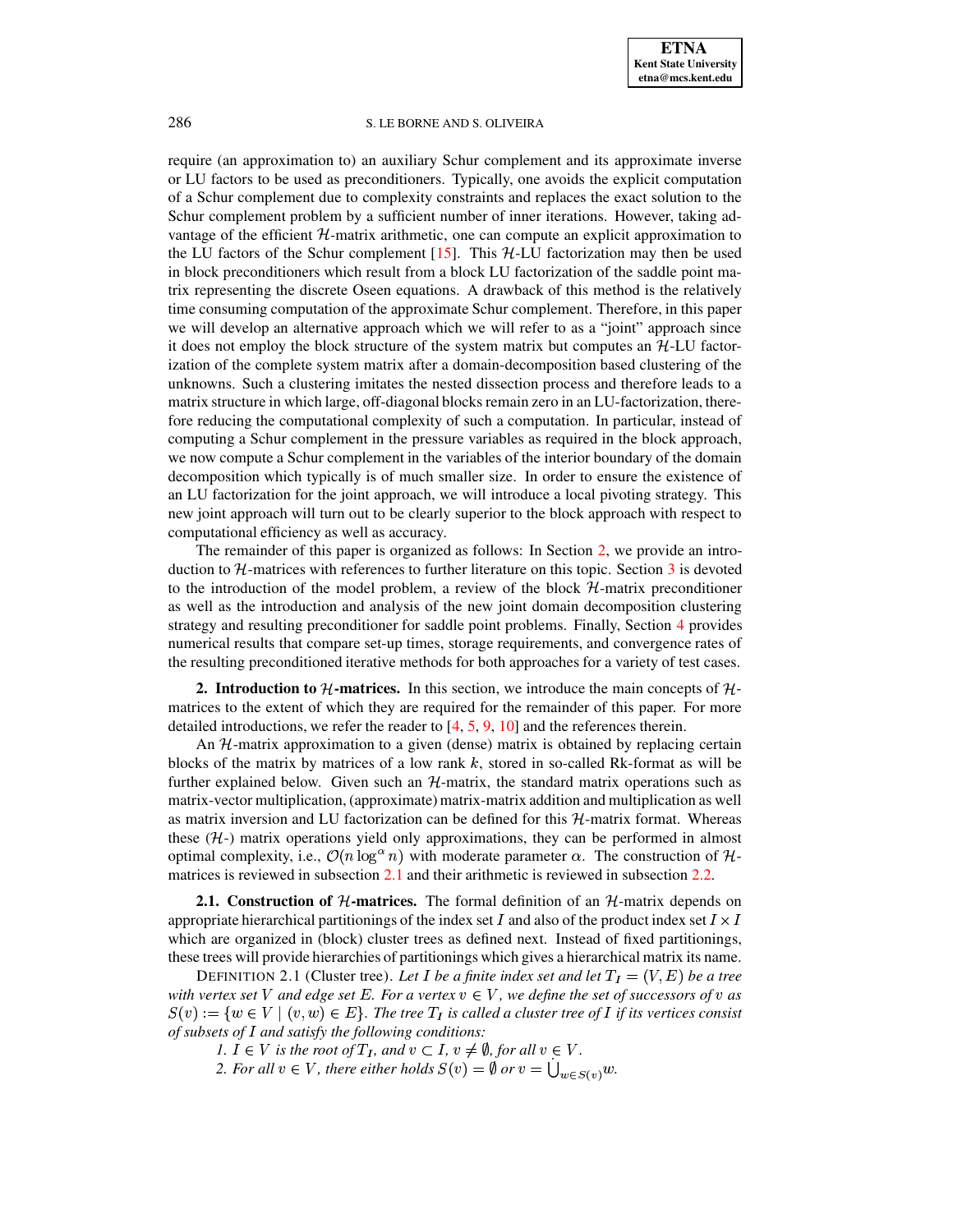**ETNA Kent State University etna@mcs.kent.edu**

### JOINT H-DD-LU PRECONDITIONER 287

*In the following, we identify* V and  $T_I$ , *i.e., we write*  $v \in T_I$  *instead of*  $v \in V$ *. The nodes*  $v \in V$  are called clusters.

A cluster tree is constructed iteratively by dividing an index cluster  $v$  into a number of successors  $w_i$ . There exist several alternative clustering strategies. Our new preconditioner will require the so-called domain-decomposition clustering [\[6,](#page-13-8) [12,](#page-13-9) [16\]](#page-13-10) which will be described here.

In preparation, we define the following geometric entities: We associate every index  $i$ with a basis function  $\varphi_i$  of the underlying finite element space and define  $\Omega_i = supp \varphi_i$ . For every index *i*, we then assign a (fixed) nodal point  $x_i = (x_{i,1}, \dots, x_{i,d}) \in \Omega_i$ . For a cluster v, we define  $\Omega_v = \bigcup_{j \in v} \Omega_j$ . Since we will later need (upper bounds of) the diameters of these cluster supports  $\Omega_v$  and distances between two clusters (in the Euclidean norm), we will introduce rectangular bounding boxes for which these quantities can be computed efficiently: For a cluster v, let  $B_v = \otimes_{i=1}^d [\alpha_{v,j}, \beta_{v,j}]$  suc  $\langle v_i, \beta v_j, \beta v_j \rangle$  such that the bounding box contains the support of the cluster, i.e.,  $\Omega_v \subset B_v$ . We define the direction of maximum extent  $k \in \{1, \dots, d\}$  of a cluster v as the index for which  $j \mapsto |\beta_{v,j} - \alpha_{v,j}|$  assumes a maximum. Finally, we define the midpoint of the interval in this direction k as  $m_{v,k} := (\alpha_{v,k} + \beta_v)$ .  $\lambda_{k} := (\alpha_{v,k} + \beta_{v,k})/2.$  $(k)/2.$ 

We distinguish between subdomain and interface clusters where the root  $I$  is set to be a subdomain cluster.

A subdomain cluster  $v$  will be divided into three successors

$$
w_1 := \{ i \in v | \beta_{v,k} < m_{v,k} \}, \ w_2 := \{ i \in v | \alpha_{v,k} > m_{v,k} \}, \ w_3 := v \setminus (w_1 \cup w_2),
$$

where  $w_1, w_2$  are set to be subdomain clusters, and  $w_3$  is set as an interface cluster. An interface cluster  $v$  will be subdivided by geometric bisection into successors  $w_1, w_2$  only every other step:

$$
S(v) = \begin{cases} \{v\} & \colon \text{ level}(v) = 0 \text{ (mod d)} \\ \{w_1, w_2\} & \colon \text{otherwise.} \end{cases}
$$

All successors of an interface cluster are set to be interface clusters themselves. The subdivision of interface clusters is delayed every d'th step in order to calibrate the diameters of interface clusters with those of domain-clusters. A simple example is provided in Fig. [2.1.](#page-3-0) Here, in the first subdivision step, the index set is divided into three subsets: A domain cluster of 24 vertices that lie to the left of the vertical shaded region, another domain cluster of  $24$  vertices that lie to the right of the vertical shaded region, and an interface cluster of the remaining 16 vertices within the shaded region. This subdivision process is repeated for the two domain clusters. The interface is subdivided by bisection in the next but one step.

A cluster tree  $T<sub>I</sub>$  is used in the construction of a hierarchy of block partitionings of the product index set  $I \times I$  which is organized in a block cluster tree:

DEFINITION 2.2 (Block cluster tree). Let  $T_I$  be a cluster tree of the index set I. A *cluster tree*  $T_{I\times I}$  *is called a block cluster tree (based upon*  $T_I$ ) *if for all*  $v \in T_{I\times I}^{(v)}$  *there exist*  $s, t \in T_I^{(t)}$  such that  $v = s \times t$ . The nodes  $v \in T_{I \times I}$  are called block clusters.

 The objective is to construct a block cluster tree from a given cluster tree such that the leaves (of the block cluster tree) correspond to (preferably large) matrix blocks with "smooth" data that can be approximated by low rank matrices in the following Rk-matrix representation:

DEFINITION 2.3 (Rk-matrix representation). Let  $k, n, m \in \mathbb{N} \cup \{0\}$ . Let  $M \in \mathbb{R}^{n \times m}$ *be a matrix of at most rank . A representation of* ¶ *in factorized form*

$$
M = AB^T, \qquad A \in \mathbb{R}^{n \times k}, B \in \mathbb{R}^{m \times k},
$$

*with and stored in full matrix representation, is called an Rk-matrix representation of* ¶*, or, in short, we call* ¶ *an Rk-matrix.*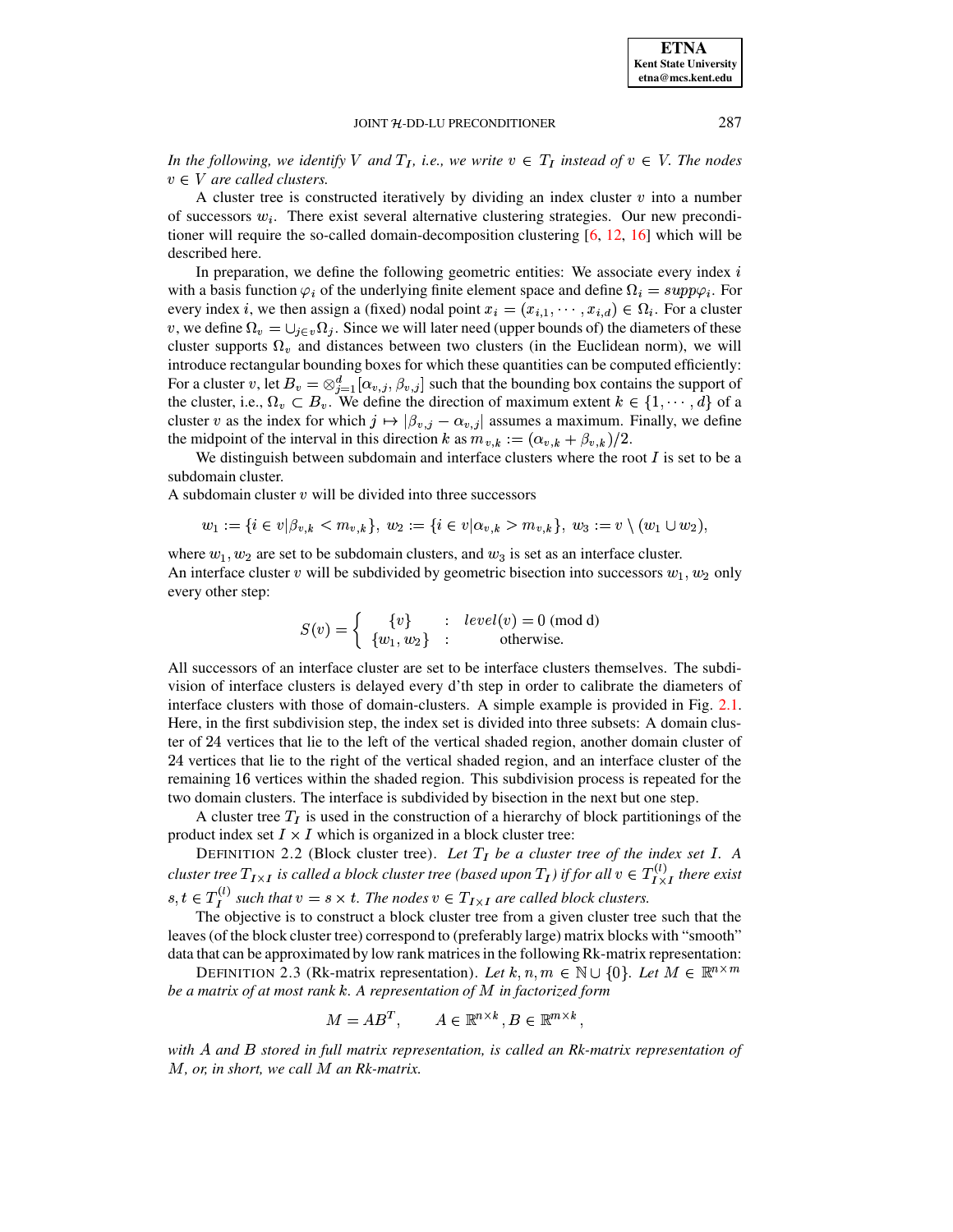



FIG. 2.1. A mesh  $\Omega_h$  (left) and its domain-decomposition cluster tree (right).

<span id="page-3-0"></span>If the rank k is small compared to the matrix size given by n and  $m$ , we obtain considerable savings in the storage and work complexities of an Rk-matrix compared to a full matrix, i.e.,  $(m + n)k$  versus mn memory cells (or flops).

In the following construction, we build a block cluster tree iteratively by starting from  $I \times I$  and refining the block clusters if they do not satisfy a certain admissibility condition. The choice of the admissibility condition depends on the underlying continuous problem (i.e., the elliptic partial differential equation, in particular its associated Green's function) and shall ensure that all admissible blocks allow a sufficiently accurate Rk-approximation. We will use the following admissibility condition:

<span id="page-3-2"></span>
$$
Adm_{DD}(s \times t) = TRUE \iff \min(diam(s), diam(t)) \le \eta \text{ dist}(s, t) \text{ or } (2.1)
$$
\n
$$
(s \neq t, s, t \text{ are domain clusters})
$$

Here, "diam" and "dist" denote the Euclidean diameter/distance of the (union of the) supports of the basis functions with indices in  $s, t$ , resp.. A given cluster tree together with an admissibility condition allows the following canonical construction of a block cluster tree:

<span id="page-3-1"></span>Let the cluster tree  $T_I$  be given. We define the block cluster tree  $T_{I \times I}$  by  $root(T) := I \times I$ , and each vertex  $s \times t \in T$  has the set of successors

(2.2) 
$$
S(s \times t) := \begin{cases} \emptyset & \text{if } s \times t \text{ admissible,} \\ \emptyset & \text{if } \min\{\#s, \#t\} \le n_{\min}, \\ \{s' \times t' \mid s' \in S(s), t' \in S(t)\} & \text{otherwise.} \end{cases}
$$

The parameter  $n_{min}$  ensures that blocks do not become too small where the matrix arithmetic of a full matrix is more efficient than any further subdivision. It is typically set such that  $10 \leq n_{min} \leq 100$ . The leaves of a block cluster tree obtained through this construction will be used in the definition of an  $H$ -matrix:

DEFINITION 2.4 (*H*-matrix). Let  $k, n_{\min} \in \mathbb{N} \cup \{0\}$ , and let  $n := \#I$  be the number of indices in an index set I. The set of H-matrices induced by a block cluster tree  $T := T_{I \times I}$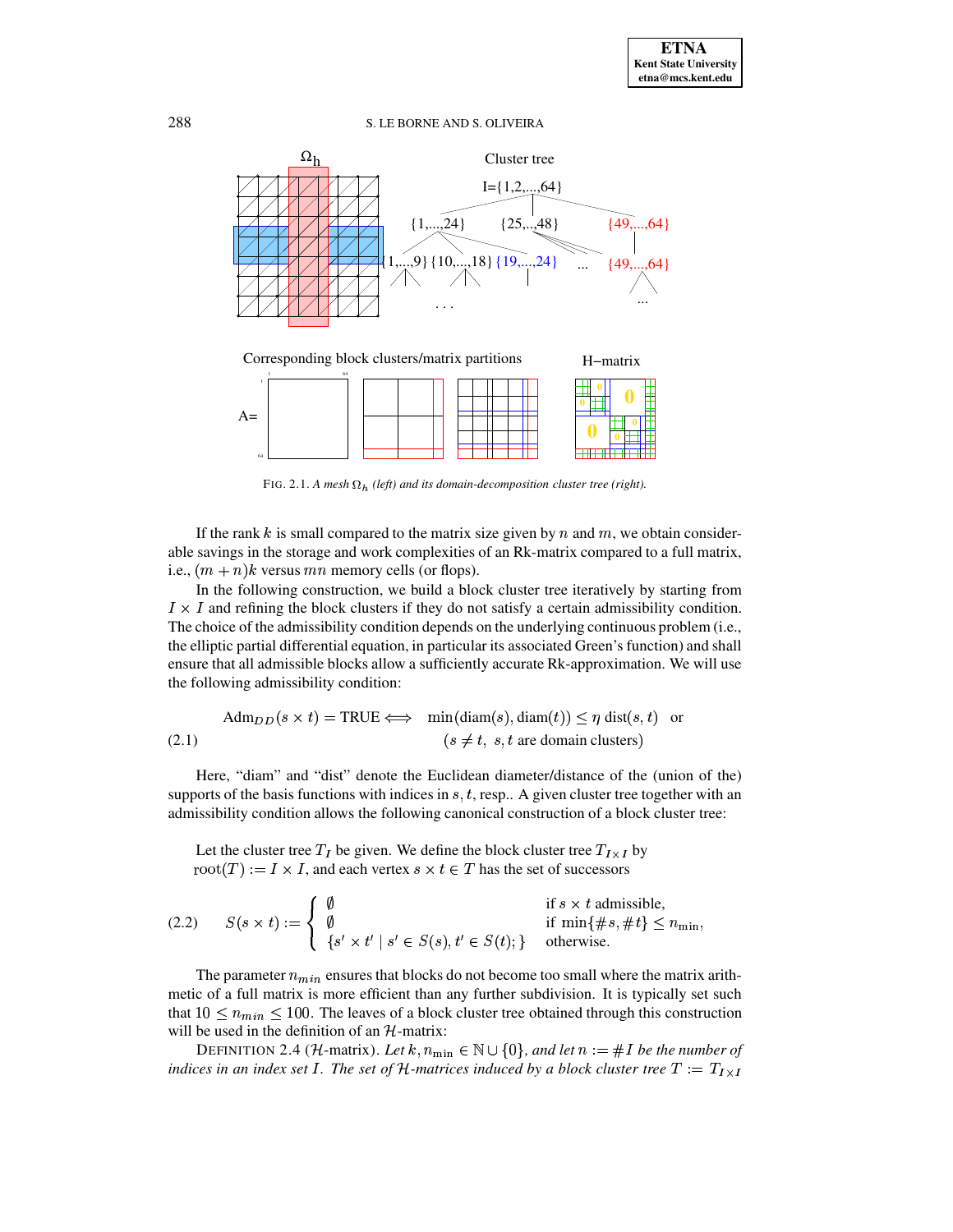with blockwise rank k and minimum block size  $n_{\min}$  is defined by

$$
\mathcal{H}(T,k) := \{ M \in \mathbb{R}^{n,n} \mid \forall s \times t \in \mathcal{L}(T) : \text{rank}(M|_{s \times t}) \leq k \text{ or } \min\{\#s, \#t\} \leq n_{\min}\}.
$$

A matrix  $M \in \mathcal{H}(T,k)$  is said to be given in H-matrix representation if the blocks  $M|_{s \times t}$ with rank $(M|_{s \times t}) \leq k$  are in Rk-matrix representation and the remaining blocks with  $\min\{\#s, \#t\} \leq n_{\min}$  are stored as full matrices.

Both the accuracy and (storage) complexity of an  $H$ -matrix approximation to a given matrix depend on the construction of an appropriate cluster tree, i.e., a hierarchy of index set partitionings. Details regarding approximation errors for blocks that satisfy the admissibility condition as well as storage requirements for full, Rk- and  $H$ -matrices are given in [5].

Whereas the classical  $H$ -matrix uses a fixed rank for the Rk-blocks, it is possible to replace it by *variable (or adaptive) ranks* in order to enforce a desired accuracy within the individual blocks. In particular, for a given admissible block  $s \times t$ , we set the rank k of the corresponding matrix block  $M|_{s \times t}$  as follows:

<span id="page-4-1"></span>
$$
(2.3) \t\t k(M|_{s \times t}) := \min\{k' \mid \sigma_{k'} \le \delta \sigma_0\}
$$

where  $\sigma_0 \ge \sigma_1 \ge \cdots$  denote the singular values of  $M|_{s \times t}$ , and  $0 < \delta < 1$  denotes the desired relative accuracy within each block. Numerical tests have shown that adaptive ranks are typically superior to fixed ranks, especially when applied to singularly perturbed problems [7]. A related idea where variable ranks have been assigned depending on the cluster level has been pursued in  $[22]$ .

<span id="page-4-0"></span>**2.2.** Arithmetic of H-matrices. Given two H-matrices  $A, B \in H(T, k)$  based on the same block cluster tree  $T$ , i.e., with the same block structure, the exact sum or product of these two matrices will typically not belong to  $\mathcal{H}(T, k)$ . In the case of matrix addition, we have  $A + B \in \mathcal{H}(T, 2k)$ ; the rank of an exact matrix product is less obvious. We will use a truncation operator  $\mathcal{T}_{k\leftarrow k'}^{\mathcal{H}}$  to define the H-matrix addition  $C := A \oplus_{\mathcal{H}} B$  and H-matrix multiplication  $C := A \otimes_{\mathcal{H}} B$  where again  $C \in \mathcal{H}(T, k)$ .

A truncation of a rank k' matrix R to rank  $k < k'$  is defined as the best approximation with respect to the Frobenius (or spectral) norm in the set of rank  $k$  matrices. In the context of  $H$ -matrices, we use such truncations for all admissible (rank k) blocks. Using truncated versions of the QR-decomposition and singular value decomposition, the truncation of a rank k' matrix  $R \in \mathbb{R}^{n,m}$  (given in the form  $\overline{R} = AB^T$  where  $A \in \mathbb{R}^{n,k'}$  and  $B \in \mathbb{R}^{m,k'}$ ) to a lower rank can be computed with complexity  $5(k')^2(n+m) + 23(k')^3$ ; further details are provided in  $[5]$ .

We then define the  $H$ -matrix addition and multiplication as follows:

$$
A \oplus_{\mathcal{H}} B = \mathcal{T}_{k \leftarrow 2k}^{\mathcal{H}} (A + B);
$$
  

$$
A \otimes_{\mathcal{H}} B = \mathcal{T}_{k \leftarrow k'}^{\mathcal{H}} (AB)
$$

where  $k' \leq c(p+1)k$  is the rank of the exact matrix product, c denotes some constant (which depends on the block cluster tree  $T$ ) and  $p$  denotes the depth of the tree. Estimates show that the H-matrix addition and multiplication have almost optimal complexity and are provided in  $[5]$  along with efficient implementations of these operations.

The approximate  $H$ -matrix addition and multiplication permit the explicit computation of an approximate LU factorization in  $H$ -matrix format. The  $H$ -LU factorization has been described in detail for various clustering techniques [1, 6, 7, 12, 17]. The existence of  $H$ -LU factors has been the subject of [2]. The  $H$ -LU factorization is defined recursively in the hierarchical block structure of the  $H$ -matrix. For a tree of depth 0, we compute the exact LU decomposition in full matrix format.

289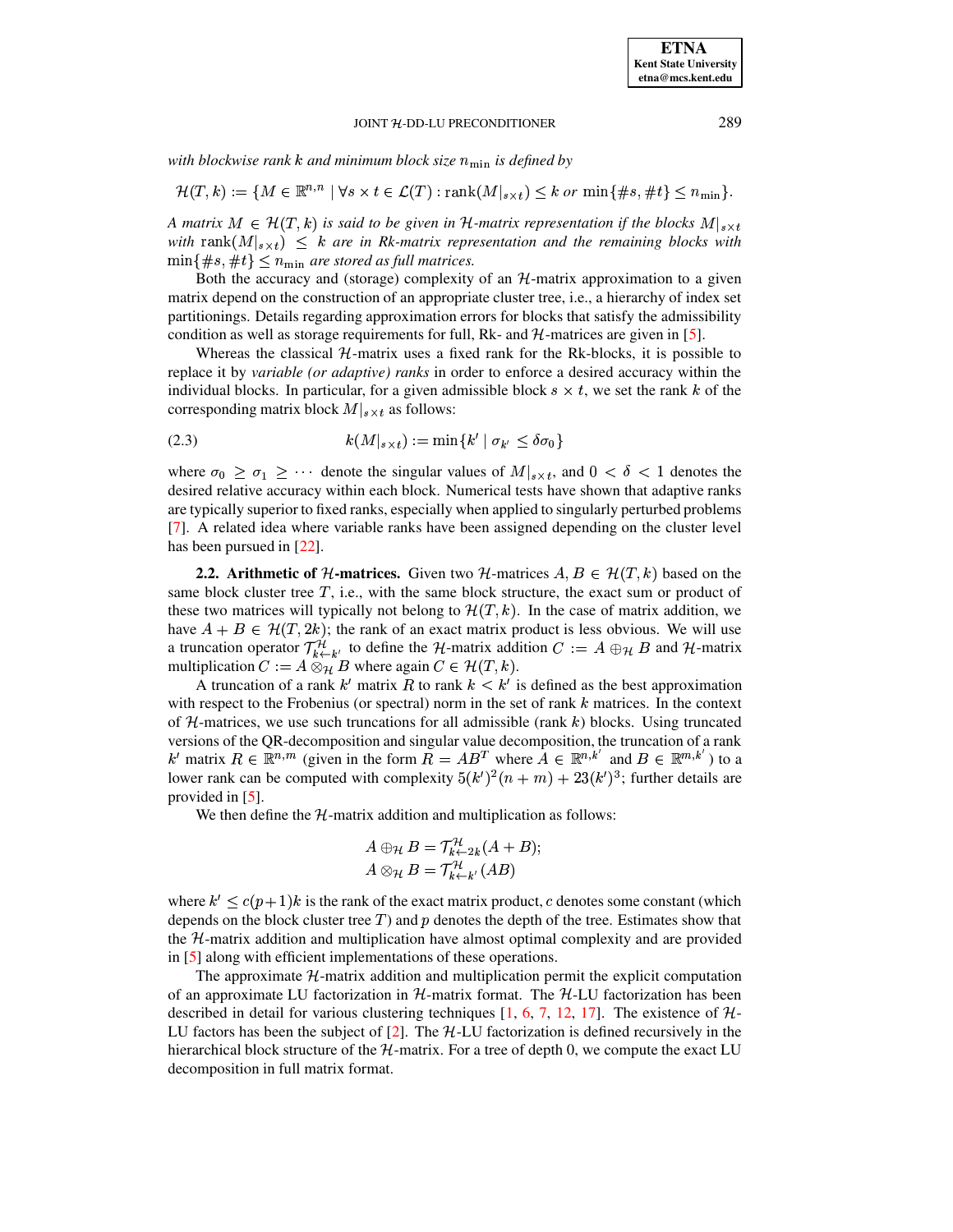For domain-decomposition based  $H$ -matrices (assuming a problem in two spatial dimensions where the generalization to three dimensions is straight-forward), the structure of the matrix  $A$  and its LU factors is

<span id="page-5-3"></span>

|       | A1       |          | 13<br>$\mathbf{L}$ |           | $L^{\frac{1}{2}}$<br>. . |          |          |              |   |     | 10            |  |
|-------|----------|----------|--------------------|-----------|--------------------------|----------|----------|--------------|---|-----|---------------|--|
| (2.4) |          | $A_{22}$ | $A_{23}$           | $\approx$ |                          | - 22     |          | $^{\otimes}$ |   | /22 | $^{\prime}23$ |  |
|       | $A_{31}$ | $A_{32}$ | $A_{33}$           |           | $L_{31}$                 | $L_{32}$ | $L_{33}$ |              | - |     | 33            |  |

The decomposition is computed in three steps:

- ecomposition is computed in three steps:<br>1. Determine the H-LU factorizations  $A_{ii} \approx L_{ii} \otimes U_{ii}$  for  $L_{ii} \otimes U_{ii}$  for  $i \in \{1,2\}$  (defined recursively). sively).<br>
2. Perform the triangular solves  $L_{3j}U_{jj} \approx A_{3j}$  and  $L_{jj}U_{j3} \approx A_{j3}$  for  $j \in \{1,2\}$ .
- 
- 3. Compute the Schur complement  $\tilde{A}_{33} := A_{33} \ominus (L_{31} \otimes U_{13}) \ominus (L_{32} \otimes U_{23})$  and a Compute the Schur complement  $\tilde{A}_{33} := A_{33} \oplus (L_{31} \otimes U_{13}) \oplus (L_{32} \otimes U_{23})$  and subsequent  $\mathcal{H}\text{-LU}$  decomposition  $\tilde{A}_{33} \approx L_{33}U_{33}$ , where  $\tilde{A}_{33}$  is based on a binar  $L_{33}U_{33}$ , where  $\tilde{A}_{33}$  is based on a binary tree [\[7\]](#page-13-5).

The complexity for the  $H$ -LU decomposition is estimated in  $[6]$  to be almost optimal.

Once we have obtained an approximate H-LU decomposition  $A \approx L_{\mathcal{H}} U_{\mathcal{H}}$ , we can solve the system  $L_{\mathcal{H}}U_{\mathcal{H}}x = b$  by two subsequent triangular solves  $L_{\mathcal{H}}y = b$ ,  $U_{\mathcal{H}}x = y$ , which both are performed exactly in  $\mathcal{O}(n \log nk)$ .

<span id="page-5-0"></span>**3. -matrix preconditioners in saddle point problems.** In this section, we introduce the model problem and its discretization (subsection  $3.1$ ), review the construction of the block preconditioner developed in [\[15\]](#page-13-11) (subsection [3.2\)](#page-6-0), and then develop a new, joint preconditioner for the iterative solution of the discrete model problem (subsection [3.3\)](#page-6-1).

Both the block and joint approaches to construct preconditioners cannot use the standard  $H$ -matrix techniques but require careful adjustments to lead to successful preconditioners. The adjustments for the block preconditioner are described in  $[15]$ , whereas the adjustments for the joint preconditioner, a local pivoting strategy and the enforcement of the pressure uniqueness, are derived in this paper. Without these adjustments, a brute-force application of standard H-matrix techniques would fail to yield successful preconditioners.

<span id="page-5-1"></span>**3.1. The model problem: Oseen equations.** As a model problem, we consider the Oseen equations: Let  $\Omega \subset \mathbb{R}^d$ ,  $d \in \{2,3\}$ , denote a bounded, connected domain with a piecewise smooth boundary  $\Gamma$ . Given a force field  $f: \Omega \to \mathbb{R}^d$ , boundary data  $g: \Gamma \to \mathbb{R}^d$ , the kinematic viscosity coefficient  $\epsilon$ , and a given, divergence-free coefficient  $b:\Omega\to\mathbb{R}^d$ , the problem is to find the velocity field  $u: \Omega \to \mathbb{R}^d$  and the pressure  $p: \Omega \to \mathbb{R}$  such that the Oseen equations

<span id="page-5-4"></span>(3.1) 
$$
-\epsilon \Delta u + (b \cdot \nabla)u + \nabla p = f \quad \text{in } \Omega,
$$

$$
-divu = 0 \quad \text{in } \Omega,
$$

(3.3)  $\mathcal{B}u = g$  on  $\Gamma$ ,

<span id="page-5-2"></span>are satisfied. Here,  $\beta$  denotes some type of boundary operator. A (mixed finite element) discretization of the Oseen equations leads to a system of equations of the form

$$
\begin{pmatrix} A & B^T \\ B & 0 \end{pmatrix} \begin{pmatrix} u \\ p \end{pmatrix} = \begin{pmatrix} f \\ 0 \end{pmatrix}
$$

with  $A \in \mathbb{R}^{2n,2n}$  and  $B \in \mathbb{R}^{m,2n}$ . The pressure p is determined only up to a constant. In order to enforce a unique solution, one typically requires  $\int_{\Omega} p \, d\Omega = 0$  which may be realized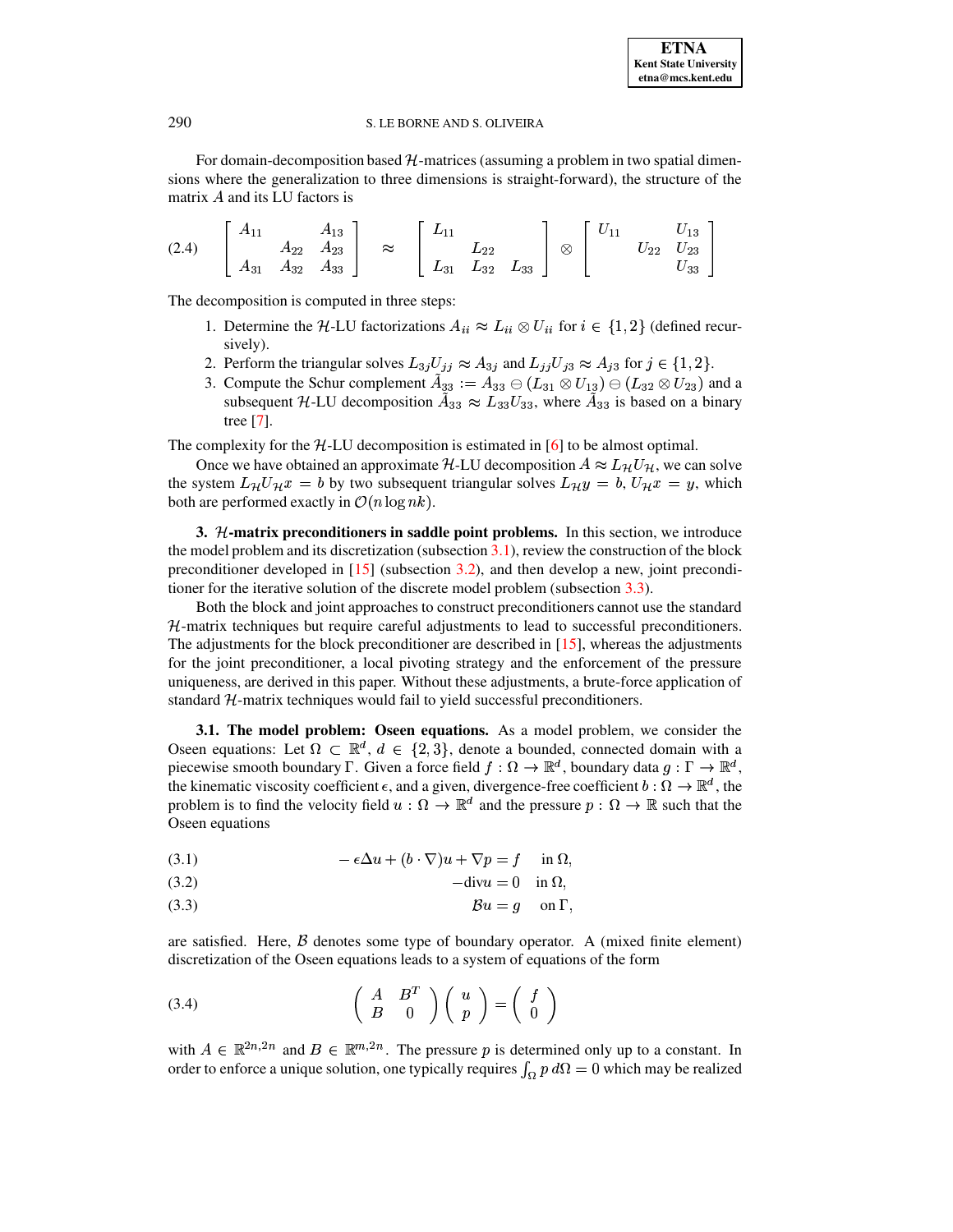**ETNA Kent State University** etna@mcs.kent.edu

#### JOINT H-DD-LU PRECONDITIONER

through the use of Lagrange multipliers and leads to an augmented, non-singular system

$$
\left(\begin{array}{ccc}A&B^T&0\\B&0&c\\0&c^T&0\end{array}\right)\left(\begin{array}{c}u\\p\\ \lambda\end{array}\right)=\left(\begin{array}{c}f\\0\\0\end{array}\right)
$$

<span id="page-6-2"></span>where  $c \in \mathbb{R}^m$ . Elimination of the Lagrange multiplier  $\lambda$  leads to the equivalent, non-singular system

(3.5) 
$$
\left(\begin{array}{cc} A & B^T \\ B & c \cdot c^T \end{array}\right) \left(\begin{array}{c} u \\ p \end{array}\right) = \left(\begin{array}{c} f \\ 0 \end{array}\right).
$$

In the following subsections, we will derive preconditioners to be used in the iterative solution of such systems of equations. The block approach of subsection  $3.2$  builds upon the given two-by-two block structure in  $(3.5)$  which results from the distinction of velocity and pressure variables. The joint approach of subsection 3.3 in turn does not employ this block structure.

<span id="page-6-0"></span>**3.2. Block approach.** In the so-called block preconditioners, we employ the given block structure of the matrix. In fact, if the first diagonal block A is invertible, the saddle point matrix in  $(3.5)$  admits the following block LDU factorization:

$$
(3.6) \qquad \begin{pmatrix} A & B^T \\ B & c \cdot c^T \end{pmatrix} = \begin{pmatrix} I & 0 \\ BA^{-1} & I \end{pmatrix} \begin{pmatrix} A & 0 \\ 0 & S \end{pmatrix} \begin{pmatrix} I & A^{-1}B^T \\ 0 & I \end{pmatrix}
$$

where  $S = c \cdot c^T - BA^{-1}B^T$  denotes the (pressure) Schur complement. In [15], such an LDU factorization  $(3.6)$  is used as the basis for the construction of block diagonal, block triangular and block LU preconditioners

<span id="page-6-3"></span>
$$
W_{diag} := \begin{pmatrix} L_A^{\mathcal{H}} U_A^{\mathcal{H}} & 0 \\ 0 & L_S^{\mathcal{H}} U_S^{\mathcal{H}} \end{pmatrix}, \quad W_{triang} := \begin{pmatrix} L_A^{\mathcal{H}} U_A^{\mathcal{H}} & B^T \\ 0 & L_S^{\mathcal{H}} U_S^{\mathcal{H}} \end{pmatrix},
$$
  
\n
$$
W_{\mathcal{H}} L U := \begin{pmatrix} I & 0 \\ B(L_A^{\mathcal{H}} U_A^{\mathcal{H}})^{-1} & I \end{pmatrix} \cdot W_{triang}
$$
  
\n
$$
= \begin{pmatrix} L_A^{\mathcal{H}} & 0 \\ L_A^{\mathcal{H}} & L_S^{\mathcal{H}} \end{pmatrix} \begin{pmatrix} U_A^{\mathcal{H}} & U_A^{\mathcal{H}} \\ 0 & U_S^{\mathcal{H}} \end{pmatrix}
$$

with H-LU factorizations  $L_A^{\mathcal{H}} U_A^{\mathcal{H}} \approx A$  and  $L_S^{\mathcal{H}} U_A^{\mathcal{H}} \approx S$ , resp.. The off-diagonal blocks  $L_{SA}^{\mathcal{H}}$ ,  $U_{AS}^{\mathcal{H}}$  in  $W_{\mathcal{H}}$  have been computed from  $L_{SA}^{\mathcal{H}} U_A^{\mathcal{H}} = B$  and  $L_A^{\mathcal{H}} U_{AS}^{\$ triangular solves in  $H$ -arithmetic [6, 7]. Details on how to obtain these  $H$ -LU factorizations are given in  $[15]$ . In this approach, the set-up time for the preconditioner is dominated by the time to compute the approximate Schur complement (of size  $m \times m$  where  $m \in \mathcal{O}(n)$  for many mixed finite element discretizations) and its  $H$ -LU factorization (both in  $H$ -arithmetic). In order to reduce the set-up time, we will propose a so-called joint approach based on domain decomposition clustering in which the computation of a pressure Schur complement of size  $\mathcal{O}(n)$  is replaced by an interior boundary Schur complement of size  $\mathcal{O}(n^{\hat{1}-1/d})$  where d denotes the spatial dimension of the problem.

<span id="page-6-1"></span>**3.3. Joint approach.** In the joint approach, we no longer distinguish between velocity and pressure unknowns during the clustering process but apply the domain-decomposition clustering (which has been described in subsection  $2.1$ ) to the complete index set. An illustration in the case of a Taylor Hood discretization is given in Fig. 3.1: In the case of two spatial dimensions, every gridpoint (filled or hollow) corresponds to two velocity unknowns whereas every filled grid point corresponds in addition to a pressure unknown. This

291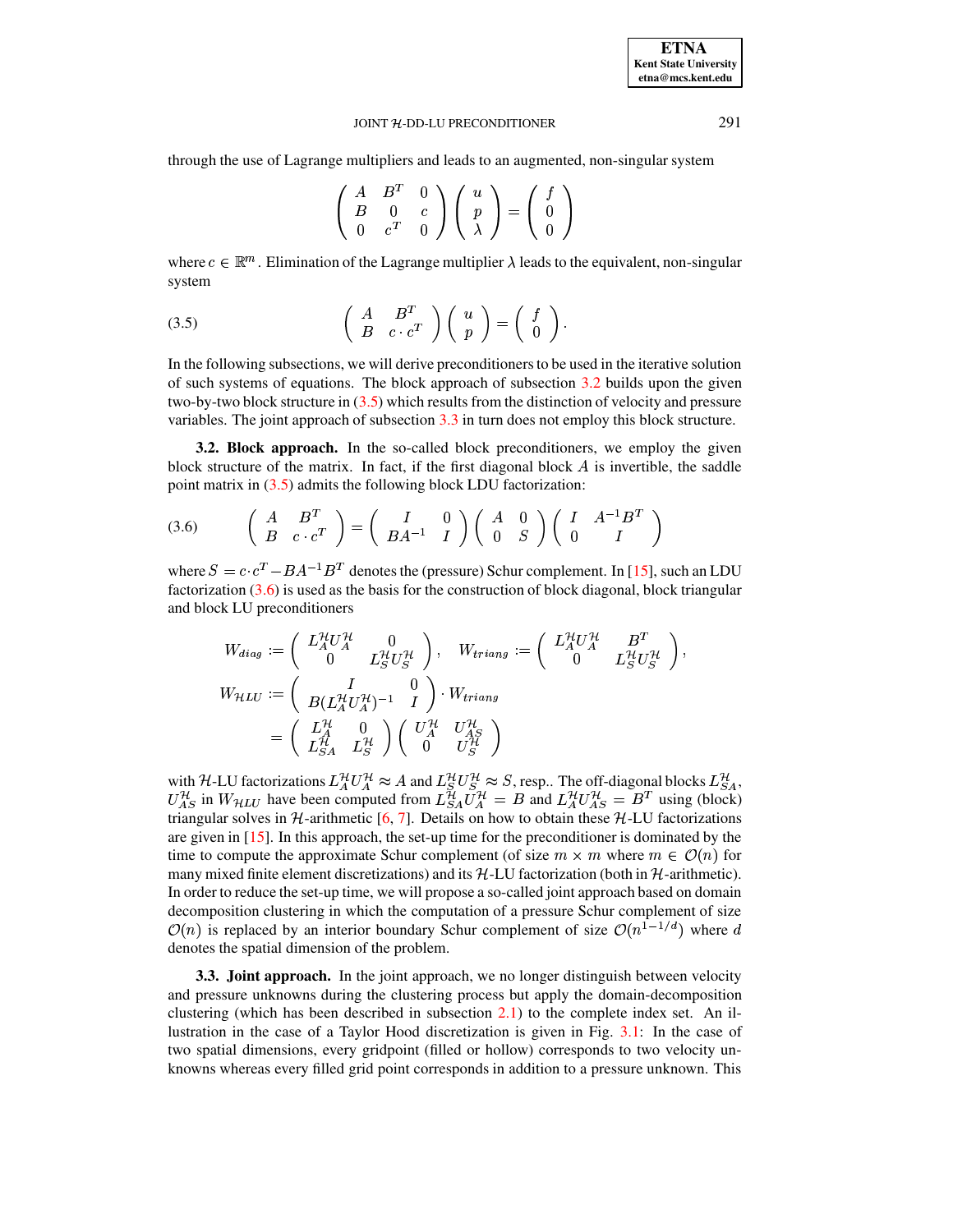

FIG. 3.1. *Domain-decomposition clustering for the Taylor Hood finite elements.*

<span id="page-7-0"></span>subdomain cluster is subdivided into three subsets. Two subsets contain the indices of the respective subdomains, and the third subset contains the indices of the interior boundary. All three subsets typically contain velocity as well as pressure variables.

Typical  $H$ -matrix structures resulting from the block and joint approaches, resp., are displayed in Fig. [3.1.](#page-7-0)



FIG. 3.2. Typical H-matrix structures: Block approach for 2211 (first) and 8466 (second) unknowns. Joint  $a$ *pproach for*  $2211$  (third) and  $8466$  (fourth) unknowns.

The first two matrix structures result from the block approach for  $2n + m = 2211$  and  $2n + m = 8466$  unknowns, resp.. We note that the number of pressure variables (size of third block row) in relation to the total number of unknowns remains about the same, i.e.,  $m \in \mathcal{O}(n)$ , when the grid is refined. The third and fourth matrix structures result from the joint approach for the same two matrix sizes as before. Here, the third block row corresponds to the unknowns of the interior boundary in the domain decomposition clustering. We note that its relative size decreases as the problem size increases, namely  $m \in \mathcal{O}(n^{1-1/d})$ . This that its relative size decreases as the problem size increases, namely  $m \in \mathcal{O}(n^{1-1/d})$ . This fact will have a positive effect on the computation time of the H-LU factorization with respect to the given  $H$ -matrix structure.

However, before an  $H-LU$  factorization can be computed, we need to address the question of its existence. In particular, we need to

- $\bullet$  revisit the use of Lagrange multipliers to regularize the system matrix [\(3.5\)](#page-6-2),
- address local pivoting strategies to avoid breakdowns through division by zero during the LU factorization.

**3.3.1. Uniqueness of pressure.** The discrete version of the condition  $\int_{\Omega} p \, dx = 0$  is given by  $c^T p = 0$  and enters the discrete system [\(3.5\)](#page-6-2) in form of the rank 1 block  $c \cdot c^T$ . These additional matrix entries do not impose any difficulties for the block approach of Sec-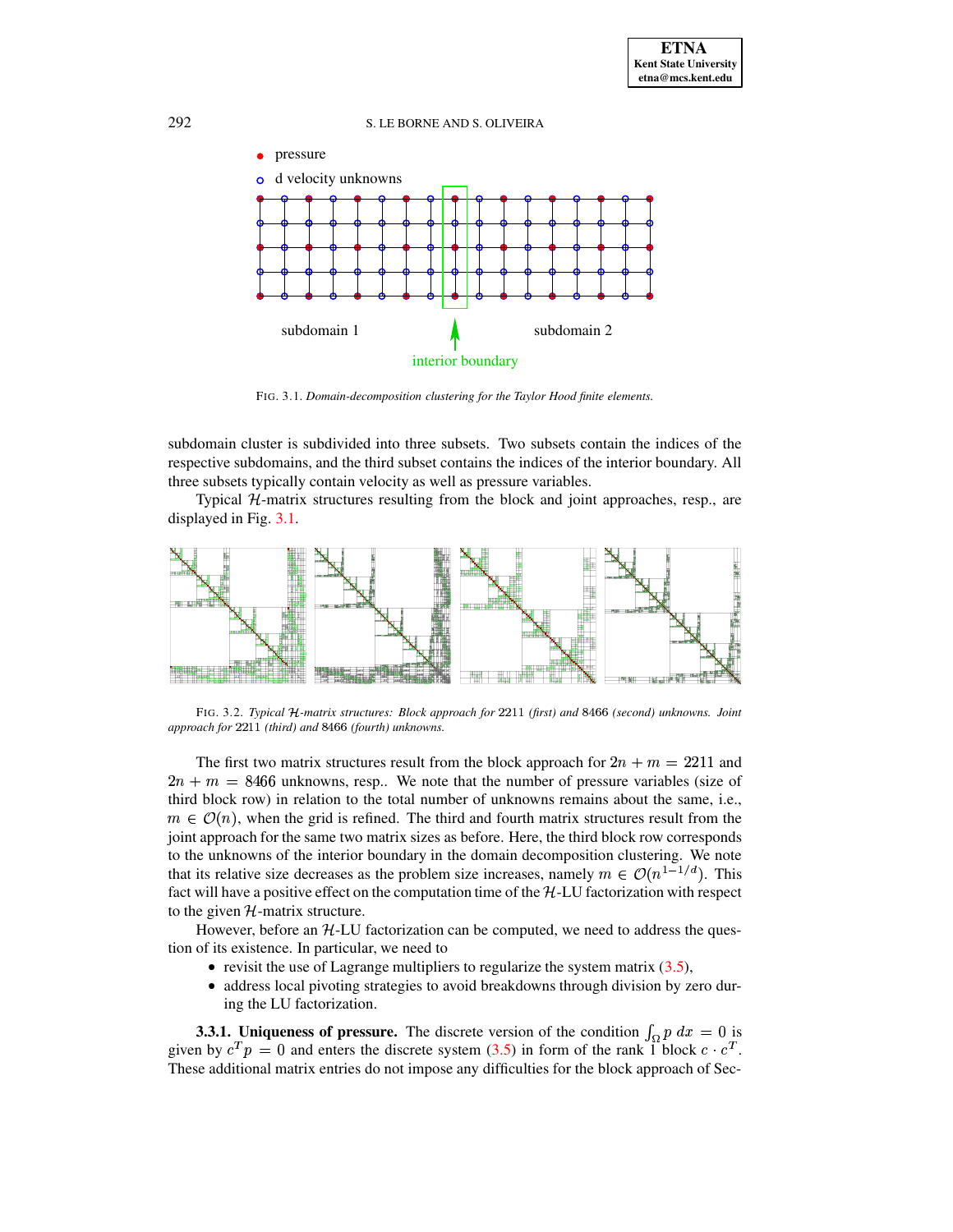tion [3.2.](#page-6-0) In fact, their rank 1 representation allows for their efficient addition to an  $H$ -matrix approximation of  $-BA^{-1}B^{T}$  in order to obtain an  $H$ -approximation to the Schur complement  $S = c \cdot c^T - BA^{-1}B^T$ .

The joint approach, however, is based on a domain decomposition of the complete index set into two subsets of *pairwise uncoupled* indices and an additional interior boundary. Here, two indices i, j are called *uncoupled* if the corresponding matrix entry  $a_{ij}$  is zero. The resulting matrix structure has large, off-diagonal zero blocks which remain zero in a subsequent LU-factorization. In [\(3.4\)](#page-5-2), any two pressure indices are uncoupled due to the zero diagonal block in the system. However, in the regularized system  $(3.5)$ , any two pressure indices may now be *coupled* (in case  $c_i \neq 0, i = 1, \dots, m$ ). As a result, all pressure variables will have to belong to the interior boundary in which case this joint approach would lose its advantage over the block approach.

Therefore, instead of  $\int_{\Omega} p \, dx = 0$ , we will require  $p_m = 0.0$ , i.e., fix the pressure at the geometric location that corresponds to the pressure variable  $p_m$ . The corresponding discrete system then has the form

$$
\left(\begin{array}{cc}A&B^T\\B&C\end{array}\right)\left(\begin{array}{c}u\\p\end{array}\right)=\left(\begin{array}{c}\tilde{f}\\0\end{array}\right)
$$

with the (still rank 1)  $m \times m$  matrix

$$
C = \left( \begin{array}{cccc} 0 & \cdots & 0 & 0 \\ \vdots & \ddots & \vdots & \vdots \\ 0 & \cdots & 0 & 0 \\ 0 & \cdots & 0 & 1 \end{array} \right).
$$

As a result, all pressure variables remain uncoupled and may be clustered into separate subdomains in the domain decomposition clustering of this joint approach.

**3.4.** Local pivoting strategy. According to  $(2.2)$ , a block cluster  $s \times t$  is not further subdivided if the clusters s or t are small, i.e., contain less than  $n_{min}$  indices where typically  $32 \leq n_{min} \leq 100$ . A leaf cluster *s* typically contains velocity as well as pressure indices, and the corresponding diagonal matrix block  $A|_{s \times s}$  is represented as a full matrix. During an H- LU factorization, the entries in this diagonal block will be updated during the elimination of prior diagonal blocks to obtain some matrix  $A|_{s \times s}$  for which then an exact LU factorization  is computed. Up to now, the ordering of indices *within* leaf clusters has been arbritrary. This, however, may lead to a breakdown in the  $H-LU$  factorization if pressure indices are ordered prior to velocity indices (due to the zero entries along the diagonal in the matrix  $C$ ). We will therefore enforce a *local, apriori* pivoting strategy within leaf clusters by requiring velocity indices to be ordered before pressure indices. Except for pathological, unlikely to occur leaf subdomains (e.g., a leaf consisting of only pressure variables which can be avoided in the preceding clustering process),  $A|_{s\times s}$  may be interpreted as a discrete (non-singular) Oseen problem on a subdomain of  $\Omega$  with appropriate (Dirichlet and Neumann) boundary conditions. If  $A|_{s\times s}$  is non-singular, then the local pivoting strategy of ordering velocity variables before pressure variables will ensure that all submatrices  $A_k = (a_{ij})_{1 \leq i, j \leq k}$  of  $A|_{s \times s}$  are invertible so that there exists a unique LU factorization of  $A|_{s \times s}$ .

**3.5. A recursive evaluation scheme to reduce storage requirements.** The off-diagonal blocks in an  $H$ -LU factorization [\(2.4\)](#page-5-3), are typically computed explicitly in  $H$ -arithmetic and stored as  $H$ -matrices. The (exact) solutions of  $L_{\mathcal{H}}x = b$  or  $U_{\mathcal{H}}x = b$  for x require matrixþ vector multiplications involving these off-diagonal blocks. Recalling that these off-diagonal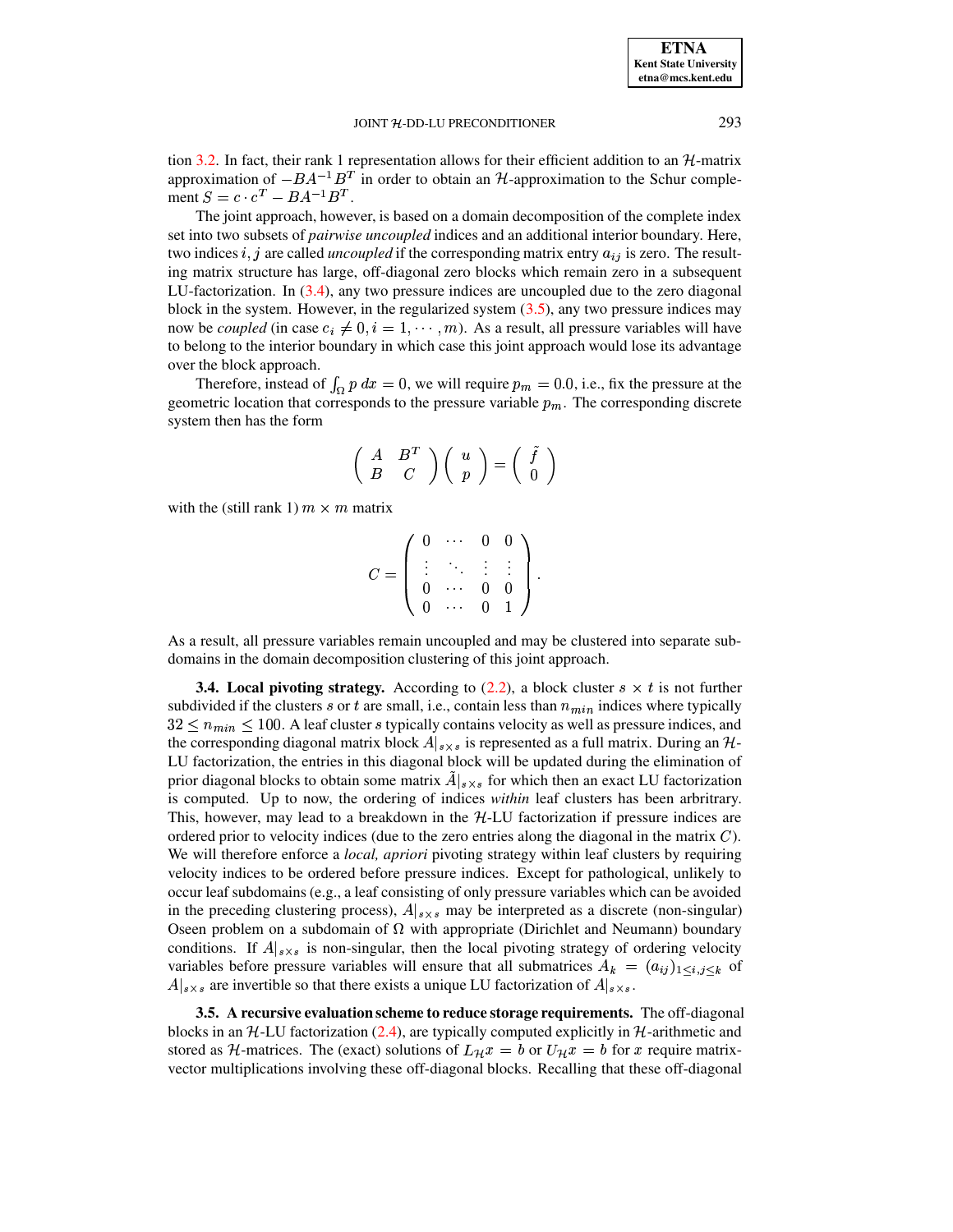blocks have been computed by triangular solves, e.g.,  $L_{31}$  in [\(2.4\)](#page-5-3) has been computed from  $L_{31}U_{11} = A_{31}$ , we may replace the multiplication by  $L_{21}$  with a triangular solve involving  $U_{11}$ , followed by a multiplication with the sparse matrix block  $A_{21}$ , i.e., the computation  $z := L_{21}x$  may be replaced by  $z = A_{21}U_{11}^{-1}x$ . As a result, the matrix block  $L_{21}$  is no longer required and need not be stored. Whereas this approach can be applied for both geometric bisection and domain-decomposition based  $H$ -LU preconditioners, it is only recommmended if storage is more critical than computational complexity. In general, the indirect evaluation is more expensive than the multiplication by  $L_{21}$ , and if this scheme is applied recursively on all levels of the H-matrix block structure, it can be shown that the solution  $L_{\mathcal{H}}x = b$  is of  $\mathcal{O}(n^2)$  where *n* denotes the size of  $L_{\mathcal{H}}$ , i.e., it is no longer (almost) optimal. It should also be noted that even though the off-diagonal blocks are not required for such an indirect solution of the triangular blocks, they are still required for the computation of the (diagonal blocks of the) H-LU factors, i.e., storage for them needs to be initially provided before it can be released again once the  $H$ -LU factorization is computed.

<span id="page-9-0"></span>**4. Numerical results.** In this section, we will provide comparative numerical results for the block and joint  $\mathcal H$ -preconditioners in the iterative solution of the discrete (two-dimensional) Oseen equations on  $\Omega = [-1, 1] \times [-1, 1]$ . We will provide numerical results for varying values of  $\epsilon$  (i.e., varying convection dominance) and various convection directions  $b \in$  ${b_{xline}, b_{circ}, b_{recirc}}$  in the Oseen equations [\(3.1\)](#page-5-4) where

$$
b_{xline}(x, y) = (1, 0)^{T}, \qquad b_{circ}(x, y) = \left(\frac{1}{2} - y, x - \frac{1}{2}\right)^{T},
$$
  

$$
b_{recirc}(x, y) = (4x(x - 1)(1 - 2y), -4y(y - 1)(1 - 2x))^{T}.
$$

We use a finite element discretization on a structured mesh with Tabata's upwind triangle scheme [\[18,](#page-13-18) Chap. III, Sec. 3.1.1] to obtain the discrete saddle point system of linear equations  $Ax = f$ .

All numerical tests have been performed on a Dell 690n workstation (2.33GHz, 32GB memory) using the standard  ${\cal H}$ -matrix library HLIB (cf. http://www.hlib.org). We choose  $x_0 = (0, \dots, 0)^T$  as the initial vector to solve the discrete system by a preconditioned BiCGstab iteration. We iterate until either the maximum number of 200 iterations has been reached, or until the residual has been reduced by a factor of  $10^{-6}$ . If the residual is not reduced by a factor of at least  $10^{-6}$  within 200 iteration steps, we denote this by "div". We list the average convergence rates which are computed as  $\sqrt[n]{r_n/r_0}$  where  $r_n = ||b - Ax_n||_2$ denotes the norm of the n'th residual. Throughout we used the adaptive  $H$ -arithmetic [\(2.3\)](#page-4-1) which is typically superior to fixed ranks, in particular for highly non-symmetric problems [\[7\]](#page-13-5). We set  $n_{min} = 64$ , i.e., any cluster with less than 64 nodes is no further refined, and  $\eta = 4$  in the admissibility condition [\(2.1\)](#page-3-2). The performance of both block and joint H-LU preconditioners in the bicgstab iteration are compared with each other and also compared with the exact factorization solver PARDISO [\[19,](#page-13-19) [20,](#page-13-20) [21\]](#page-13-21).

In the first Table [4.1,](#page-10-0) we provide the set-up times (in seconds) for the joint and block preconditioners for adaptive  $H$ -accuracies  $\delta = 0.1, 0.01$ , and  $\delta = 0.001$ , resp.. We note that in the block approach, the first matrix block  $\overline{A}$  in [\(3.4\)](#page-5-2) is block diagonal with identical diagonal blocks so that only its first diagonal block needs to be stored and factored.

The set-up times increase (almost) linearly in the problem size  $n$ , with the joint preconditioner being computed more than twice as fast as the block preconditioner. With increasing problem size, the set-up times for the joint and also block  $H$ -LU factorizations become significantly faster than the time for the exact factorization provided by PARDISO.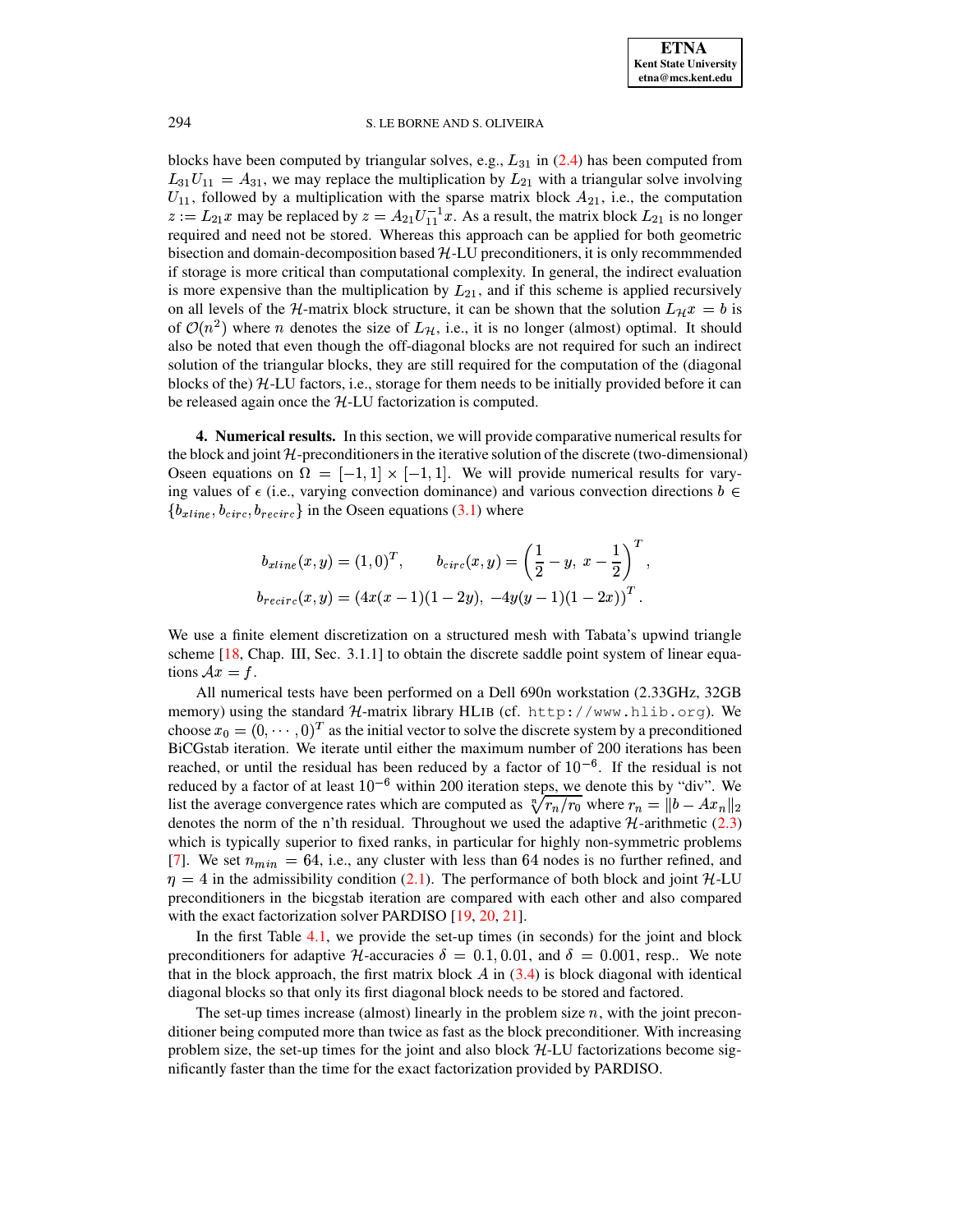<span id="page-10-0"></span> 91,206 178,086 362,406 724,203 1,444,806 Joint  $\mathcal{H}(0.1)$  | 9 (0.1) | 9 | 14 | 33 | 51 | 110 Joint  $\mathcal{H}(0.01)$  | 13  $(0.01)$  13 21 50 93 206 Joint  $H(0.001)$  | 18 | 30 | 72 | 141 | 326 Block  $\mathcal{H}(0.1)$  | 18 (0.1) | 18 | 38 | 95 | 199 | 471 Block  $\mathcal{H}(0.01)$  | 25  $(0.01)$  | 25 | 57 | 141 | 321 | 804 Block  $\mathcal{H}(0.001)$  38 90 225 568 1573 PARDISO 17 47 140 406 1172

TABLE 4.1 *Set-up times in seconds for the H*-*LU factorization* ( $\epsilon = 10^{-2}$ ,  $b_{circ}$ )

In Table [4.2,](#page-10-1) we show the storage (in MB) that is required to compute and store the  $H$ -LU factors. As anticipated, the joint  $H$ -LU factors require less storage than the block  $H$ -LU factors. In both cases, however, storage increases almost linearly in the problem size.

TABLE 4.2 *Storage* (*in MB*) *for the H*-*LU factorization* ( $\epsilon = 10^{-2}$ ,  $b_{circ}$ )

<span id="page-10-1"></span>

| $\it n$          | 91,206 | 178,086 | 362,406 | 724,203 | 1,444,806 |
|------------------|--------|---------|---------|---------|-----------|
| Joint $H(0.1)$   | 161    | 285     | 638     | 1100    | 2302      |
| Joint $H(0.01)$  | 195    | 356     | 790     | 1500    | 3185      |
| Joint $H(0.001)$ | 228    | 416     | 928     | 1754    | 3763      |
| Block $H(0.1)$   | 163    | 321     | 769     | 1414    | 3071      |
| Block $H(0.01)$  | 191    | 382     | 860     | 1712    | 3723      |
| Block $H(0.001)$ | 236    | 472     | 1075    | 2141    | 4696      |
| <b>PARDISO</b>   | 180    | 385     | 863     | 1875    | 4049      |

Table [4.3](#page-11-0) shows the convergence rates and iteration times (in seconds) that have been achieved by the resulting  $H<sub>-LU</sub>$  preconditioners. Comparing the iteration times with the setup times in Table [4.1,](#page-10-0) we note that the set-up still takes longer than the actual iteration. The high set-up times can be justified if the system has to be solved for a higher accuracy or if it has to be solved for several right hand sides. Since PARDISO requires only a backward and forward solve, its solution time is faster than the iterative schemes (however, with greater set-up time, see Table [4.1\)](#page-10-0).

In Table [4.4](#page-11-1) we show the convergence rates and times of both the block and the joint approach for varying convection directions. Here, we set  $\epsilon = 10^{-2}$  and  $n = 724,203$ . " $b_{xline}$ " de  $_{ine}$ " denotes a constant convection in x-direction, resp.. " $b_{circ}$ " and " $b_{recirc}$ " denote two different non-constant, cyclic convection directions as defined at the beginning of this section. The results of the joint preconditioner vary to some degree with the convection directions. The block preconditioner appears to be independent of the convection direction.

In Table [4.5,](#page-11-2) we test the block and joint preconditioners' dependence on the convection dominance. Interestingly, they behave quite opposite: The block approach yields a convergent iteration for  $\epsilon = 1.0$  whereas the joint approach diverges, but as  $\epsilon$  decreases, i.e., as the convection becomes dominant, the performance of the block approach deteriorates whereas the convergence properties of the joint approach improve.

In Fig. [4.1,](#page-12-0) we display typical convergence histories for varying convection dominance for both the joint (top) and block (bottom) approach. Here, we plot the residual norm (on a logarithmic scale) versus the number of iteration steps. The convergence histories have been obtained for a problem with  $n = 362,406$  unknowns, an adaptive  $H$ -accuracy  $\delta = 0.01$  and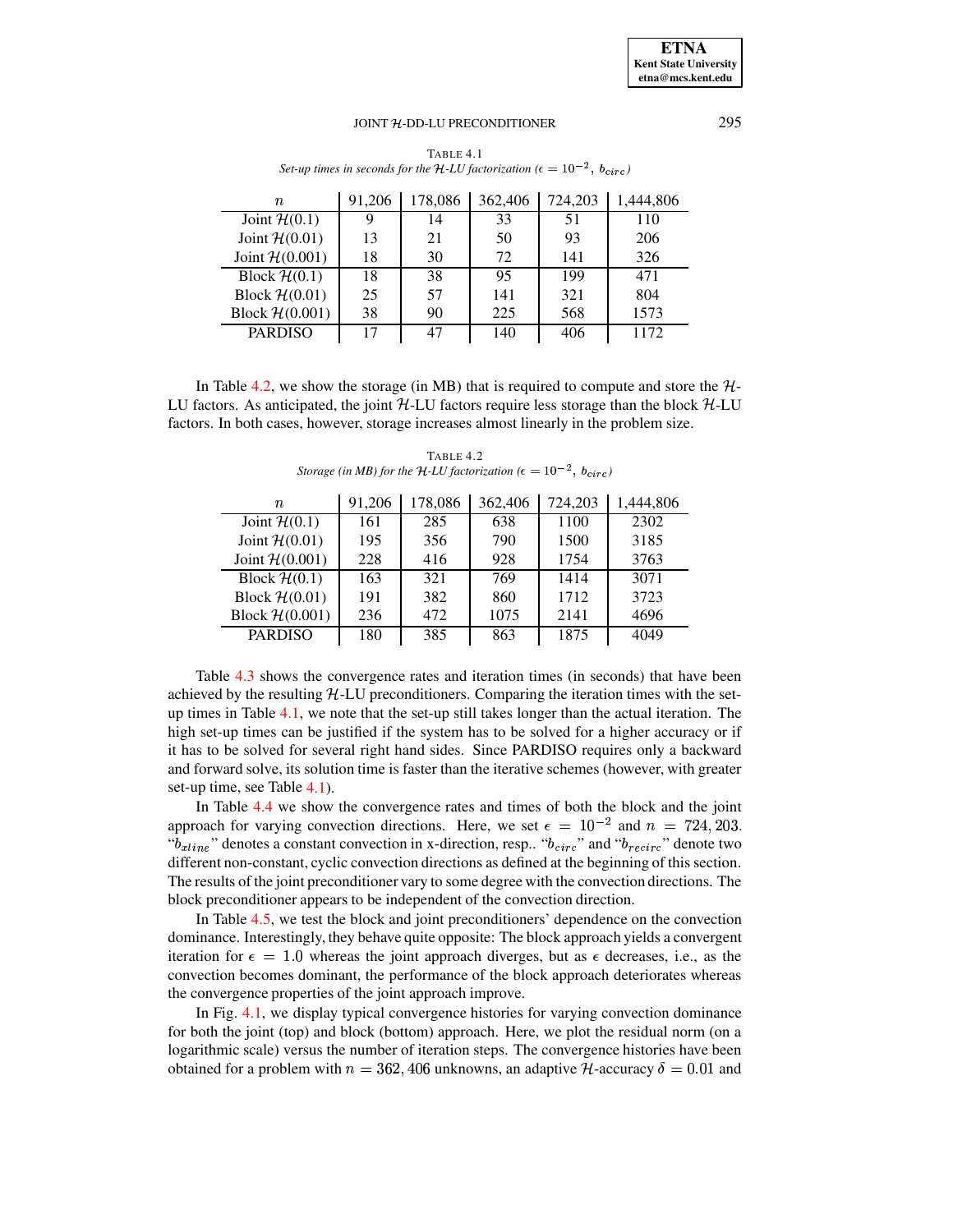### TABLE 4.3

<span id="page-11-0"></span>*Convergence rates (top block) and iteration times (in seconds, bottom block) for increasing problem sizes*  $(\epsilon = 10^{-2}, b_{circ})$ 

| $\it n$          | 91,206   | 178,086  | 362,406  | 724,203  | 1,444,806 |
|------------------|----------|----------|----------|----------|-----------|
| Joint $H(0.1)$   | 0.89     | 0.93     | div      | div      | div       |
| Joint $H(0.01)$  | $4.2e-3$ | 0.05     | 0.50     | 0.27     | 0.62      |
| Joint $H(0.001)$ | $4.4e-4$ | $3.4e-4$ | $5.5e-4$ | $1.4e-3$ | $3.0e-3$  |
| Block $H(0.1)$   | div      | div      | div      | div      | div       |
| Block $H(0.01)$  | 0.21     | 0.38     | 0.78     | 0.54     | 0.76      |
| Block $H(0.001)$ | $1.9e-2$ | 0.06     | 0.16     | 0.42     | 0.39      |
| Joint $H(0.1)$   | 23       | 70       | div      | div      | div       |
| Joint $H(0.01)$  | 0.9      | 2.6      | 20       | 22       | 114       |
| Joint $H(0.001)$ | 0.5      | 1.5      | 3        | 6        | 16        |
| Block $H(0.1)$   | div      | div      | div      | div      | div       |
| Block $H(0.01)$  | 2.6      | 8        | 20       | 58       | 267       |
| Block $H(0.001)$ | 0.9      | 1.8      | 4        | 11       | 23        |
|                  |          |          |          |          |           |

TABLE 4.4

<span id="page-11-1"></span>*Set-up (in seconds), iteration rate and time (in seconds), and storage (MB) for various convection directions*  $(\epsilon = 10^{-2}, n = 724, 203)$ 

| direction                |           | xline   | circ    | recirc  |
|--------------------------|-----------|---------|---------|---------|
|                          | setup     | 93      | 93      | 92      |
| Joint $H(0.01)$          | iteration | 0.16/18 | 0.27/22 | 0.57/47 |
|                          | storage   | 1502    | 1500    | 1482    |
|                          | setup     | 311     | 321     | 293     |
| $Block\mathcal{H}(0.01)$ | iteration | 0.55/63 | 0.54/58 | 0.54/55 |
|                          | storage   | 1716    | 1712    | 1674    |
|                          | setup     | 422     | 406     | 434     |
| <b>PARDISO</b>           | solve     | 2.5     | 2.5     | 2.5     |
|                          | storage   | 1881    | 1875    | 1911    |

| TABLE |  |  |
|-------|--|--|
|-------|--|--|

<span id="page-11-2"></span>*Set-up (in seconds), iteration rate and time (in seconds), and storage (MB) for increasing convection dominance*  $(n = 724, 203, b_{circ})$ 

| $\epsilon$      |           | 1.0     | 0.1     | $1e-2$  | $1e-3$   | $1e-4$  |
|-----------------|-----------|---------|---------|---------|----------|---------|
|                 | set-up    | 95      | 81      | 93      | 94       | 118     |
| Joint $H(0.01)$ | iteration | div     | div     | 0.27/22 | 0.05/11  | 0.21/18 |
|                 | storage   | 1291    | 1395    | 1500    | 1487     | 1482    |
|                 | set-up    | 379     | 385     | 321     | 261      | 256     |
| Block $H(0.01)$ | iteration | 0.56/59 | 0.57/70 | 0.54/58 | 0.80/147 | div     |
|                 | storage   | 1749    | 1755    | 1712    | 1665     | 1696    |
|                 | set-up    | 405     | 406     | 406     | 406      | 414     |
| <b>PARDISO</b>  | solve     | 2.5     | 2.5     | 2.5     | 2.5      | 2.5     |
|                 | storage   | 1875    | 1875    | 1875    | 1875     | 1887    |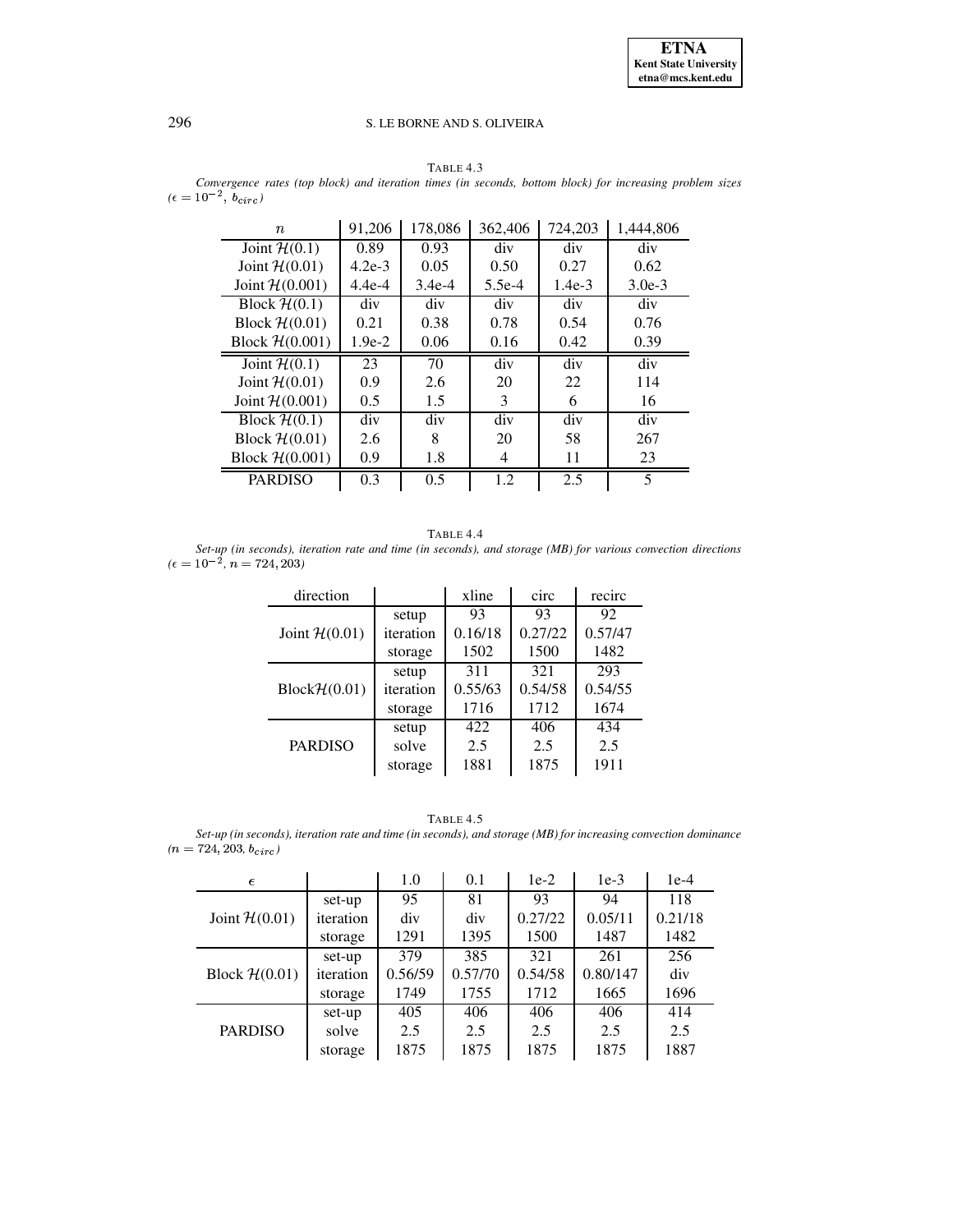# the convection  $b_{circ}$ .



<span id="page-12-0"></span>FIG. 4.1. *Convergence histories for*  $n = 362406$  *unknowns, convection*  $b_{circ}$ , *varying convection dominance* ε. *Top: Joint*(0.01) *preconditioner; Bottom: Block*(0.01) *preconditioner.* 

In summary, the joint approach is significantly more efficient than the block approach with respect to storage, set-up time and resulting convergence rates for the Oseen problem with *dominant* convection. Whereas both approaches lead to almost exact solvers as the adaptive H-accuracy approaches zero, i.e.,  $\delta \rightarrow 0$ , the joint approach leads to convergent iterations for much coarser accuracies. As a result, the joint  $H-LU$  preconditioners require less set-up time and storage than the block  $H$ -LU preconditioners. In the case of the Stokes equations, the block approach performs better than the joint approach. However, for this case there already exist several efficient preconditioners in the literature [\[3\]](#page-13-12).